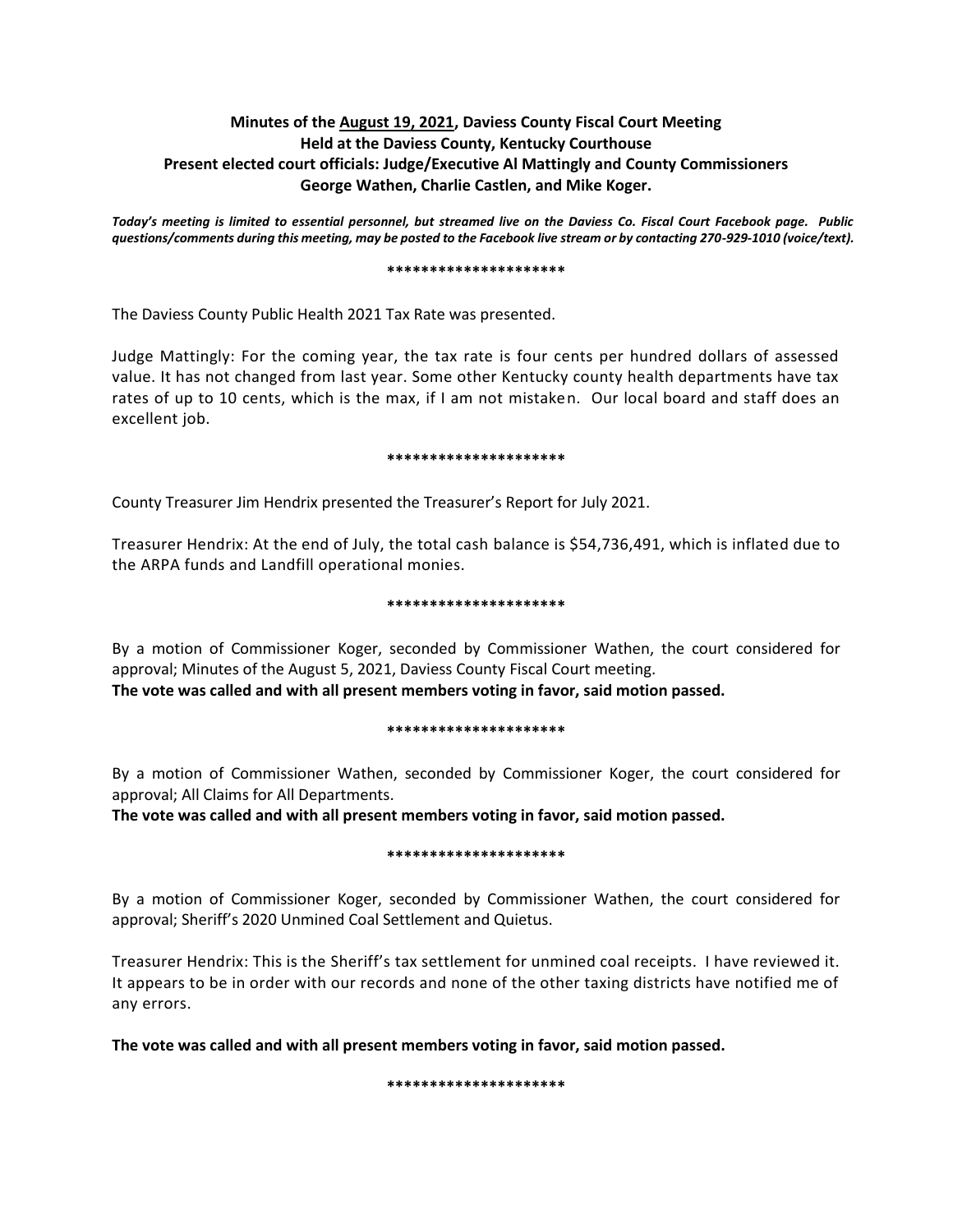By a motion of Commissioner Wathen, seconded by Commissioner Castlen, the court considered for approval; Green River District Health Department's Resolution establishing their 2022 Tax Rates.

Judge Mattingly: There is no change in the tax rate, which is 4 cents per \$100 assessed value.

## **The vote was called and with all present members voting in favor, said motion passed.**

### **\*\*\*\*\*\*\*\*\*\*\*\*\*\*\*\*\*\*\*\*\***

By a motion of Commissioner Koger, seconded by Commissioner Wathen, the court considered for approval; Owensboro Regional Recovery CDBG FY 2020-2021 Closeout Documents. **The vote was called and with all present members voting in favor, said motion passed.**

### **\*\*\*\*\*\*\*\*\*\*\*\*\*\*\*\*\*\*\*\*\***

By a motion of Commissioner Castlen, seconded by Commissioner Wathen, the court considered for approval; **Resolution 12-2021** and FY 2021/2022 ORR CDBG Application.

Judge Mattingly: This is for salaries and operational expenses.

## **The vote was called and with all present members voting in favor, said motion passed.**

### **\*\*\*\*\*\*\*\*\*\*\*\*\*\*\*\*\*\*\*\*\***

By a motion of Commissioner Koger, seconded by Commissioner Castlen, the court considered for approval; Contract with Republic Services for Trash Collection Services for Daviess County Parks.

Assistant County Treasurer Jordan Johnson: This contract is for Republic Services to provide trash collection services for Horse Fork Creek Park, Panther Creek Park, Yellow Creek Park, and the Gun Club. We quoted this service among three providers, with annual costs ranging from \$6,255.00 per year to \$8,475.00 per year, and would recommend approval of the presented contract with Republic Services for \$6,255.00 per year for all locations. Parks staff, legal staff, and I have reviewed it. It is in order.

### **The vote was called and with all present members voting in favor, said motion passed.**

#### **\*\*\*\*\*\*\*\*\*\*\*\*\*\*\*\*\*\*\*\*\***

By a motion of Commissioner Castlen, seconded by Commissioner Wathen, the court considered for approval; **Reject** Bid No. 20-2021 for One (1) New Excavator and Purchase same from the Kentucky State Master Agreement.

Mr. Johnson: Bid No. 20-2021 was for the provision of one (1) new hydraulic excavator for the Road Department. We received six bids, ranging from \$88,155.42 to \$125,289.00. As a matter of practice, we frequently offer local vendors the chance to bid against a standing State Master Agreement for items under contract with the State. The low bid we received had exceptions to our specifications that totaled roughly \$8,000 in missing features, meaning all bids received effectively exceeded the State Master Agreement by \$10,000 or more. In light of this, it is our recommendation to reject all bids received for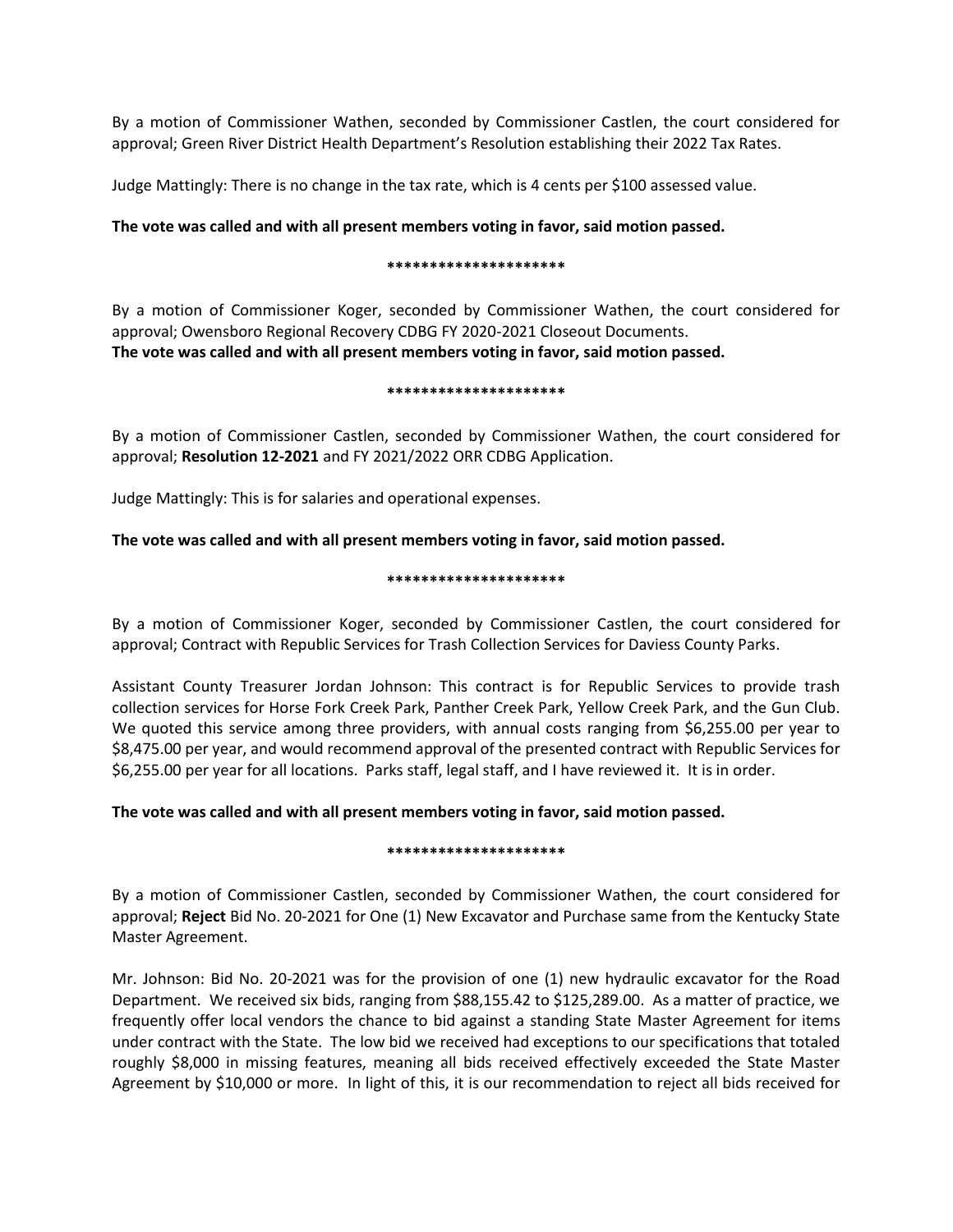Bid No. 20-2021 and purchase one (1) new E88 R2-Series Bobcat Compact Excavator from SMA#: 758- 1800000379 for \$95,843.10.

Commissioner Wathen: Those items that were left off of the original bid, are they included in this new purchase recommendation?

Mr. Johnson: They are.

**The vote was called and with all present members voting in favor, said motion passed.**

**\*\*\*\*\*\*\*\*\*\*\*\*\*\*\*\*\*\*\*\*\***

By a motion of Commissioner Castlen, seconded by Commissioner Wathen, the court considered for approval; Award the following as presented:

**\*RFQ 12-2021**: One (1) New 4WD All Terrain Utility Vehicle to Hagan's Outdoor Equipment for \$12,650.

Mr. Johnson: This quote is for the provision of one (1) new 4WD all-terrain utility vehicle for the Daviess County Gun Club. We received three responsive quotes, ranging from \$12,650.00 to \$15,769.82, and recommend pursuing the low quote submitted by Hagan's Outdoor Equipment for the 2021 Kubota RTV-XG850-A unit for \$12,650.00. This is a budgeted item. There were no exceptions to our solicitation.

## **\*Bid No. 17-2021**: Spay Neuter Clinic Equipment to Midwest Veterinary Supply for \$58,613.

Mr. Johnson: This bid is for the provision of the primary equipment necessary to operate the spay neuter clinic, which includes the anesthesia equipment, cages, oxygen concentrators, centrifuges, scales, surgical tables, surgical lighting, sterilization equipment and wet prep equipment. It is considered a standard startup order for all large items for a new clinic operation. We received two bids, ranging from \$58,613.00 to \$60,008.34, and recommend award to the lowest and best evaluated quote submitted by Midwest Veterinary Supply for \$58,613.00. This is a budgeted purchase. There were no exceptions.

Commissioner Castlen: I noticed that you had an estimated delivery from the bid we were not accepting. It was a fixed date. And the other one says variable. Are all of those contained within the "variable" within the same timetable as the bid we rejected?

Mr. Johnson: Yes, Midwest's delivery will not come all at once, though they anticipate that all items will be delivered by the end of this October.

**\*Bid No. 21-2021**: One (1) New 3/4 Ton 4WD Regular Cab Pickup Truck to BF Evans Ford for \$31,149.52.

This bid is for the provision of one (1) new 3/4 ton 4WD regular cab pickup truck for the Road Department. We received three bids, ranging from \$31,149.52 to \$40,841.00, and recommend award to the lowest and best evaluated bid submitted by BF Evans Ford for the 2022 Ford F250 regular cab unit for \$31,149.52. This is a budgeted item. The exception was that no extendable mirrors were included, which was ruled as minor by Fleet Maintenance and Road Department management.

**\*Bid No. 22-2021**: One (1) New 3/4 Ton 4WD Crew Cab Pickup Truck to BF Evans Ford for \$34,614.52.

This bid is for the provision of one (1) new 3/4 ton 4WD crew cab pickup truck for the Daviess County Road Department. We received three bids, ranging from \$34,614.52 to \$41,500.00, and recommend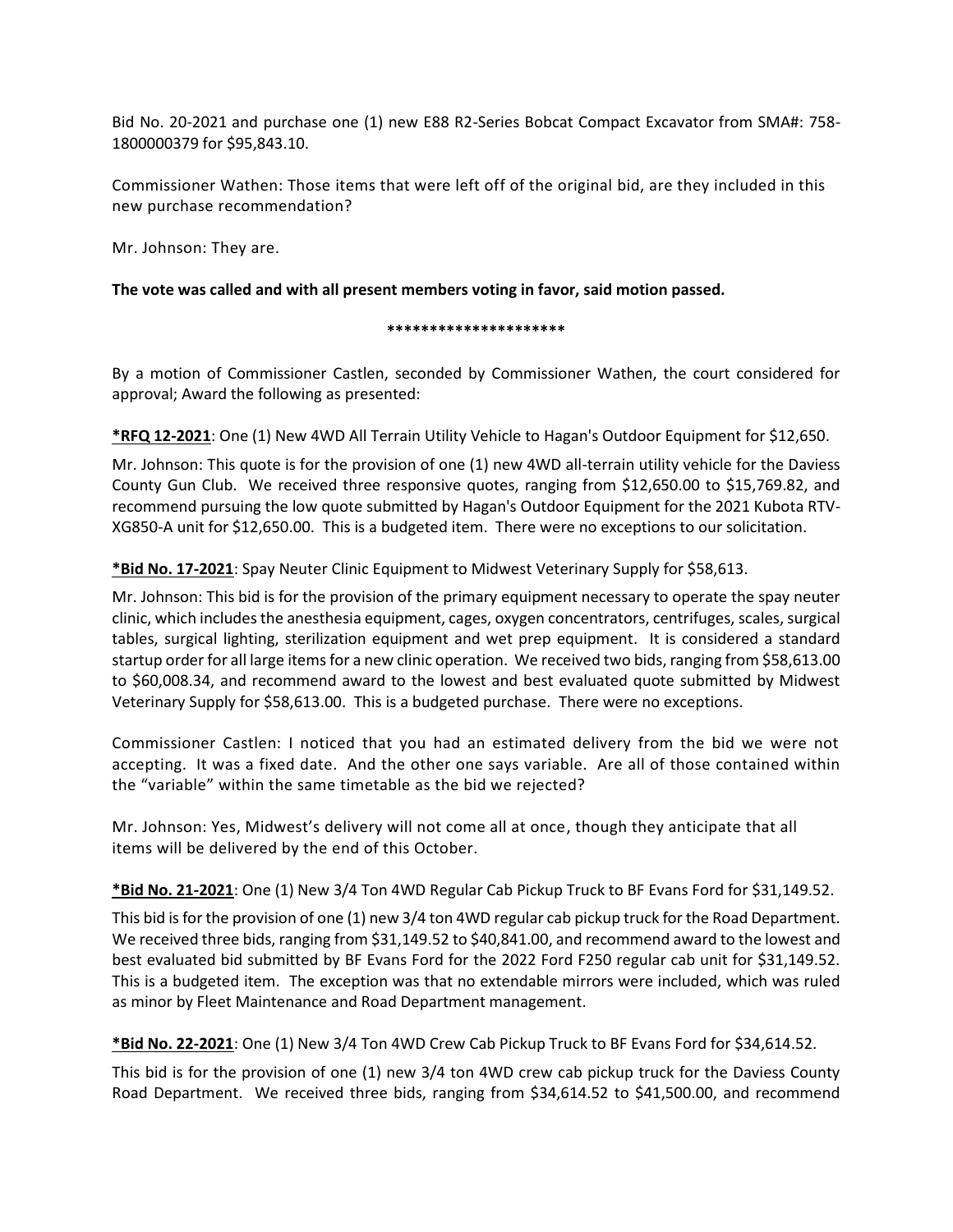award to the lowest and best evaluated bid submitted by BF Evans Ford for the 2022 F250 crew cab unit in the amount of \$34,614.52. This is a budgeted item. The exception was that no extendable mirrors were included which again was ruled as minor by Fleet Maintenance and Road Department management.

# **\*Bid No. 23-2021**: One (1) New 4WD Utility Tractor to Hagan's Outdoor and Equipment for \$33,450.

This bid is for the provision of one (1) new 4WD utility tractor including a front loader with a 72" bucket and 48" pallet fork for the Daviess County Parks Department. We received two bids, ranging from \$33,450.00 to \$39,998.43, and recommend award to the lowest and best evaluated bid submitted by Hagan's Outdoor Equipment for the 2021 Kubota M5660 SUHD unit for \$33,450.00. This is a budgeted item. There were no exceptions.

# **\*Bid No. 25-2021**: One (1) New Roll-Off Truck to Kenworth of Evansville for \$163,738.

This bid is for the provision of one (1) new roll-off truck for the Grimes Avenue Transfer Station. We received four (4) bids, which, including bid option 1, ranged from \$160,070.00 to \$169,458.33, and recommend award to the best evaluated bid of Kenworth of Evansville for the 2022 Kenworth T880 unit exercising bid option #1 for the total amount of \$163,738.00. Bid option #1 is a 5 year/200,000 mile engine & exhaust, after treatment extended warranty. We are recommending the next lowest bid received instead of the lowest. The recommendation arrives 9 months sooner, and Fleet Maintenance anticipates we will save more than the \$3,668.00 difference by awarding the higher bid.

# **The vote was called and with all present members voting in favor, said motion passed.**

## **\*\*\*\*\*\*\*\*\*\*\*\*\*\*\*\*\*\*\*\*\***

By a motion of Commissioner Castlen, seconded by Commissioner Wathen, the court considered for approval; **Second Reading of KOC A.101 (2021); 07-2021**: An Ordinance relating to the Adoption of the 2021 Daviess County Tax Rates.

# **Comments:**

Treasurer Hendrix: Last year's real property tax rate was 13.4 cents per \$100 of assessed value. This year's compensating rate is 13.1 cents. The court has chosen to neither increase nor decrease the ad valorem taxes and to leave all of the rates the same as they were last year.

# **The vote was called and with all present members voting in favor, said motion passed.**

## **\*\*\*\*\*\*\*\*\*\*\*\*\*\*\*\*\*\*\*\*\***

Treasurer Hendrix presented the **First Reading of KOC A.100.01 (2021); 08-2021**: FY 2022 Budget Amendment.

# **Comments:**

Mr. Hendrix: Because the CDBG grant for the utility assistance has taken such an extended period of time, it has carried over into this fiscal year. As such, in order for us to process those funds, a budget amendment is required.

**\*\*\*\*\*\*\*\*\*\*\*\*\*\*\*\*\*\*\*\*\***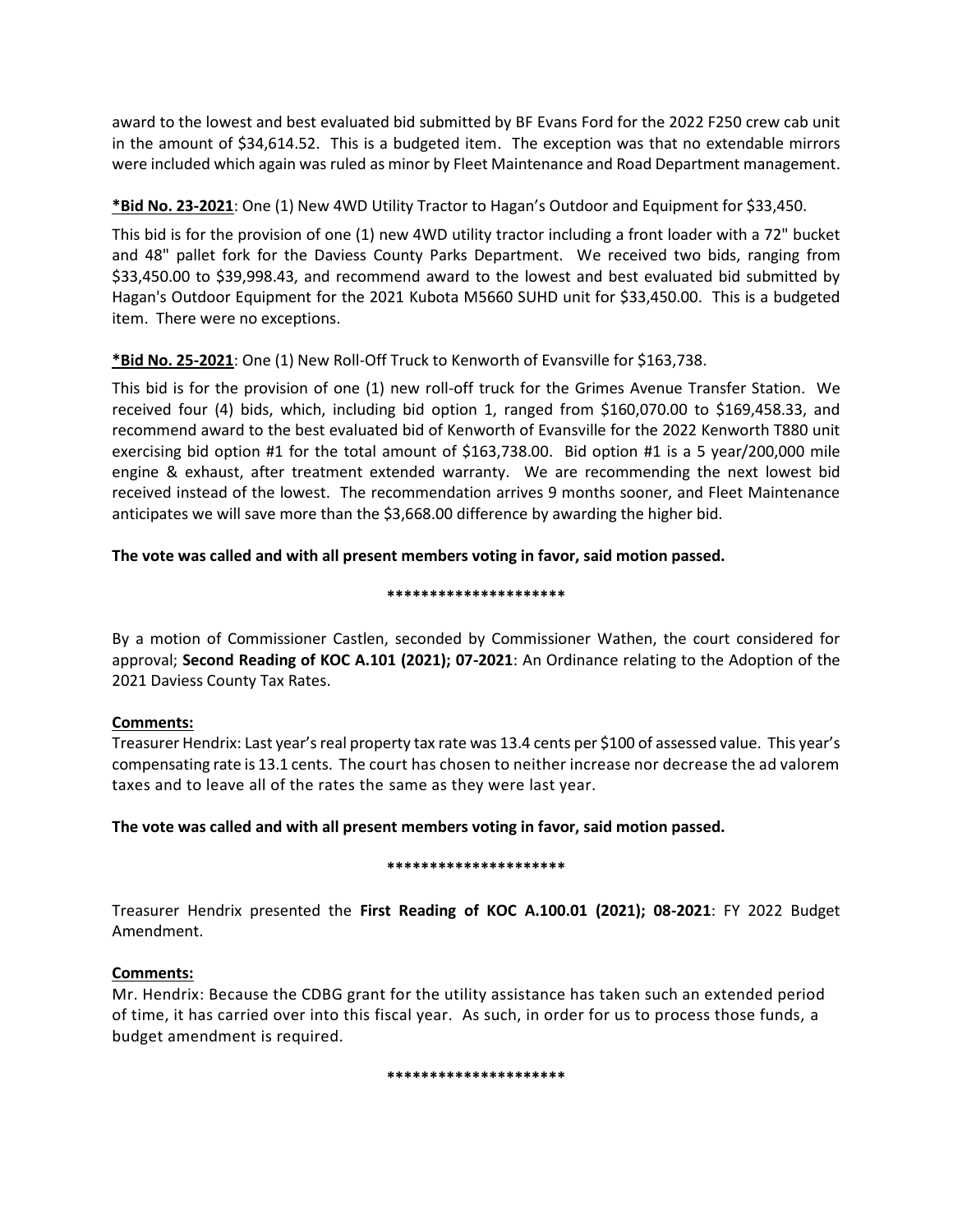No other business was brought before the Daviess County Fiscal Court.

#### **\*\*\*\*\*\*\*\*\*\*\*\*\*\*\*\*\*\*\*\*\***

### **Public Comments:**

Zack Farrell and Whitney Jewell, via Facebook, asked for a Panther Creek Park Water Tower update.

Judge Mattingly: We are waiting on the engineering report.

County Engineer Mark Brasher: We hope to have that report from by the 2<sup>nd</sup> meeting in September.

#### **\*\*\*\*\*\*\*\*\*\*\*\*\*\*\*\*\*\*\*\*\***

## **Comments by Daviess County Fiscal Court:**

Judge Mattingly: Congratulations to the Eastern Cal Ripken League for winning this year's world series.

Judge Mattingly: The public was recently given the opportunity to submit, online, their recommendations and suggestions on how the county's ARPA funds should be spent. This was made available on our webpage. We have over 1,200 people visit the page and 92 left a comment. Those visitors make up roughly 1% of our total population, but the comments I received about the survey itself were that people were not aware of the opportunity. When asked, they responded that they don't receive a newspaper, listen to news stations (radio/TV), nor participate in social media platforms. If they don't do at least one of these things, I am not sure how we can inform the public of any county related information or opportunities. However, he encouraged people to regularly visit the county's webpage as local information will be available there. Community input and participation is important for local government.

Judge Mattingly: A public forum has been set by KYTC regarding the proposed widening and safety improvements on Fairview Drive. The forum will be on August 26, at 6:00 pm, at Highland Elementary School. Anyone interested or has a question(s) about this project should speak up and attend this public forum. However, as the COVID-19 cases continue to increase, for public safety, KYTC may change this meeting to an online Zoom meeting. I spoke with District II Engineer Denitra Henderson today and she said that several KYTC staff members are currently out due to COVID. If it comes down to changing the meeting to online only, I will strongly encourage them to postpone the meeting instead. I think that is the way that these things should go. I know the last Zoom meeting we had regarding another highway project didn't turn out very well. It's always a lot better for people to come and look you in the face and you have to tell them something rather than it is to hide behind the Zoom meeting.

Judge Mattingly: On September  $4<sup>th</sup>$ , the county will host the Annual Family Freedom Fireworks Festival and Panther Creek Park, which is a free community event.

Commissioner Koger: You failed to mention that we won't be attending the Fairview Drive meeting because we will be out of town attending a conference.